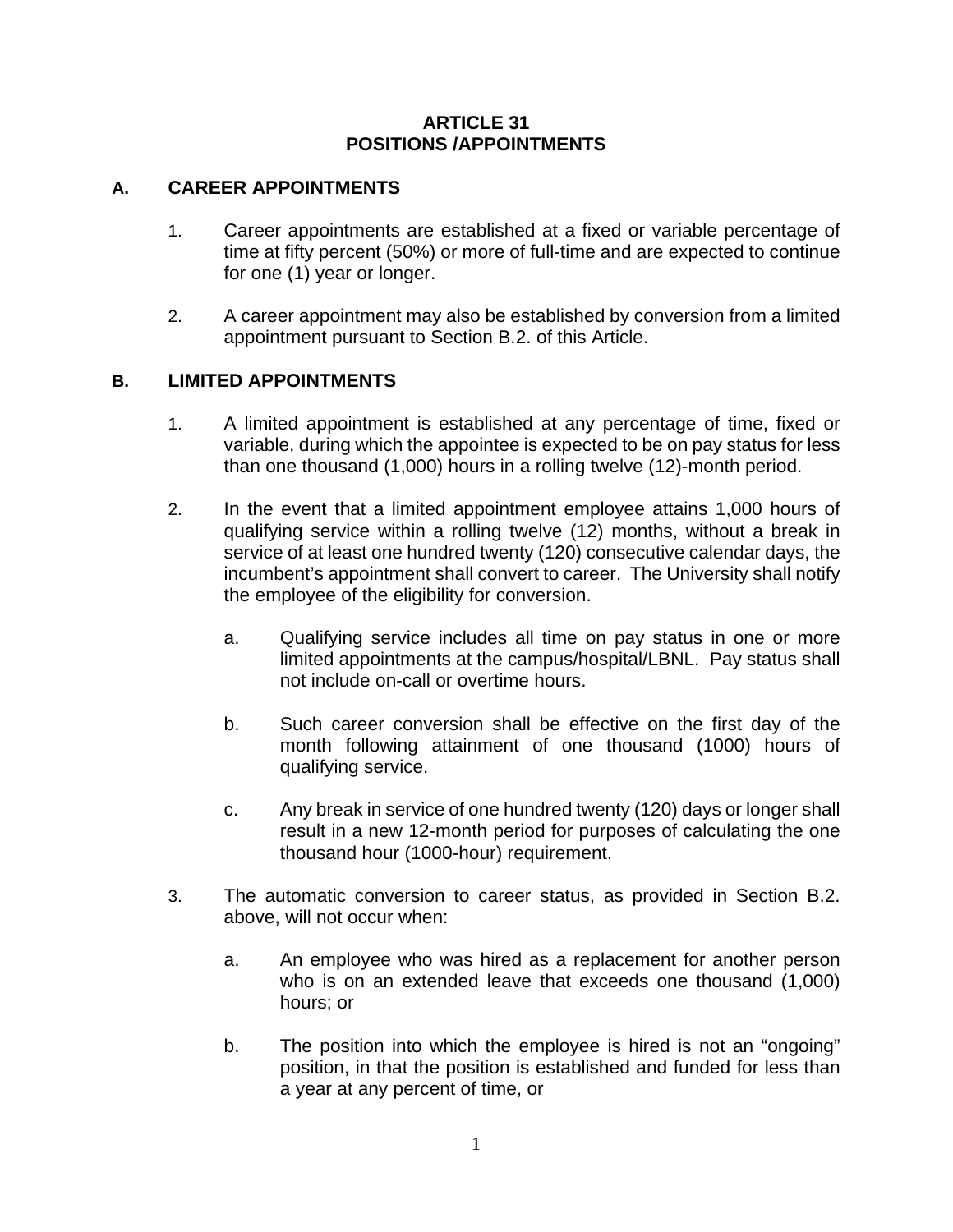- c. The funding for the position is "one time" funding, of eighteen (18) months or less, or
- d. The employee was hired specifically to work on a short-term project lasting no more than one year.
- 4. Employees in limited appointments may have their appointment terminated or have their time reduced at the sole discretion of the University and without recourse to the grievance and arbitration procedures of this Agreement.
- 5. An employee who is appointed to a limited appointment will be automatically terminated as of the last day of the appointment unless there is an earlier separation or a formal extension of the appointment.
- 6. The release of casual employees for the sole purpose of avoiding career status is inconsistent with the University's intent.
- 7. The reduction in time of a casual employee who is approaching career conversion, and the subsequent splitting of their position into two lesser positions, done for the sole purpose of avoiding the employee's career status is inconsistent with the University's intent.
- 8. Employees in limited appointments are at will, except that that University will not terminate limited appointment employees for the purpose of denying them career status. The termination of a limited appointment because the position lacks funding or for other work-related reasons, does not constitute a termination designed to deny a limited appointment career status.

### **C. REASSIGNMENT**

The reassignment of an employee in a full-time career appointment to a partialyear appointment, to a part-time career appointment, or to a limited appointment, at a fixed or variable percentage of time shall be considered a reduction in time and must be carried out in accordance with the provisions of Article 16 - Layoff and Reduction in Time.

### **D. PARTIAL-YEAR APPOINTMENTS**

### 1. **General Provisions**

Partial-year appointments are career appointments established with regularly scheduled periods during which the incumbents remain employees but are not at work. These scheduled periods during which employees are not at work are designated as furloughs and are without pay.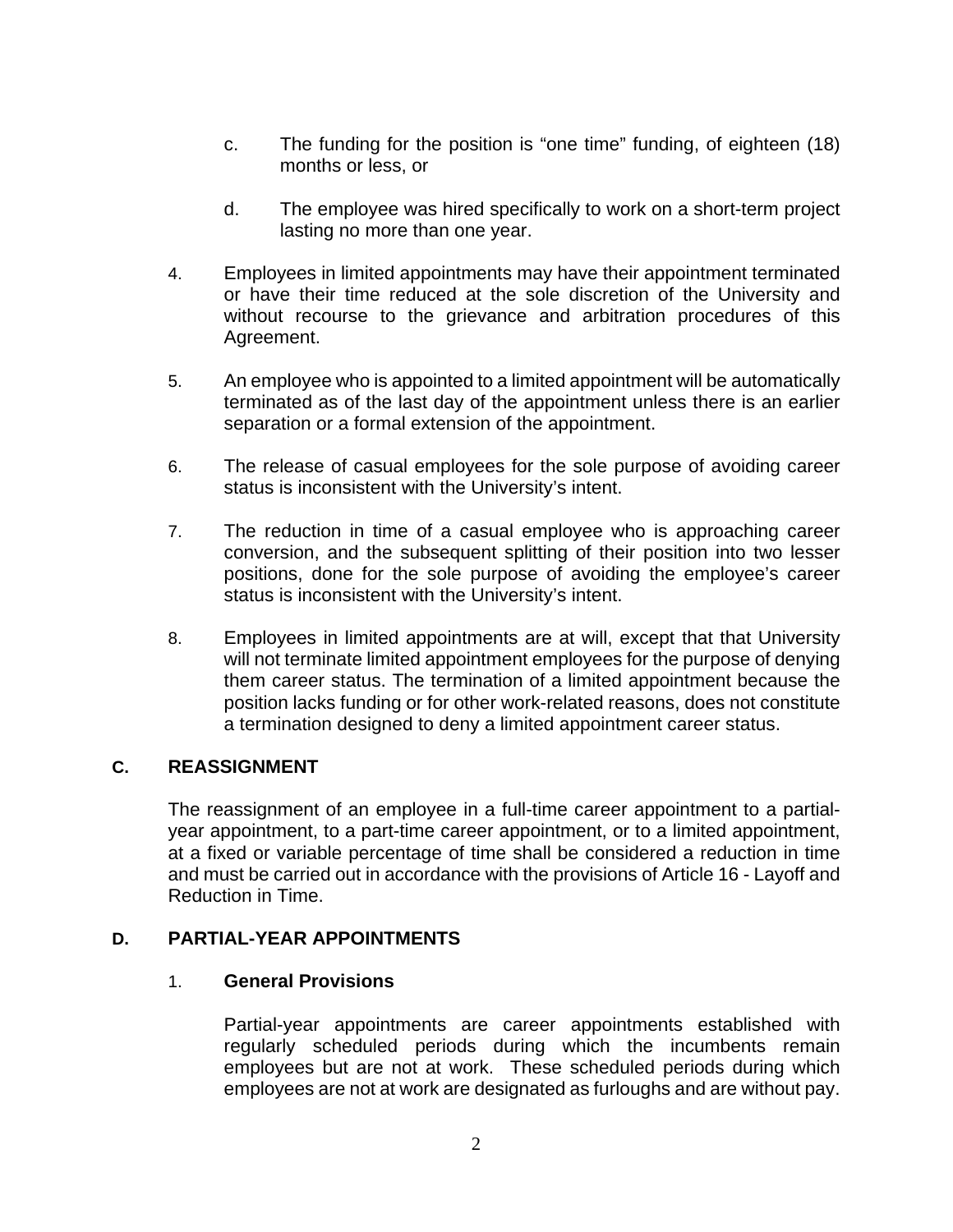Furlough periods are not to exceed a total of three (3) months in each calendar year.

When calculating time in pay status during a calendar year the University shall include any period of time for which an employee receives pay for time worked, or for time on paid leave. Paid leave time includes compensatory time off, sick leave, extended sick leave, vacations, holidays, or military leave with pay. Lump-sum payments for terminal vacation do not represent time on pay status.

# 2. **Pay**

Employees with partial-year career appointments may choose either to receive paychecks during pay periods worked only, or to distribute their pay so that they will receive twelve (12) (or the bi-weekly equivalent) paychecks throughout the year. Employees who occupy partial-year career positions and who elect the pay-over-twelve (12) months option must occupy the partial-year career position at least nine (9) months (or the bi-weekly equivalent) before receiving pay during the furlough period.

# 3. **Benefits**

An employee in a designated partial-year career appointment shall be provided the University's contribution to the cost of applicable University-sponsored benefits in accordance with the provisions of Article 4 - University Benefits. For health plans which require an employee contribution, employees on furlough must remit the amount of the employee's contributions in accordance with the applicable plan rules to remain in force.

- 4. Benefit coverage, including all types of insurance coverage, shall be in accordance with applicable plan rules.
- 5. Time on furlough is not qualifying time for vacation leave, sick leave, holiday pay, or service computation for seniority or retirement.

### **E. REHIRED RETIREES**

Rehired Retirees working in positions covered by this unit will be eligible to elect to waive future retirement accruals to the same extent that other rehired retirees in staff positions are eligible.

### **F. PER DIEM APPOINTMENTS**

1. Per Diem appointments are appointments at any percentage of time regardless of the duration of the appointments. These appointments are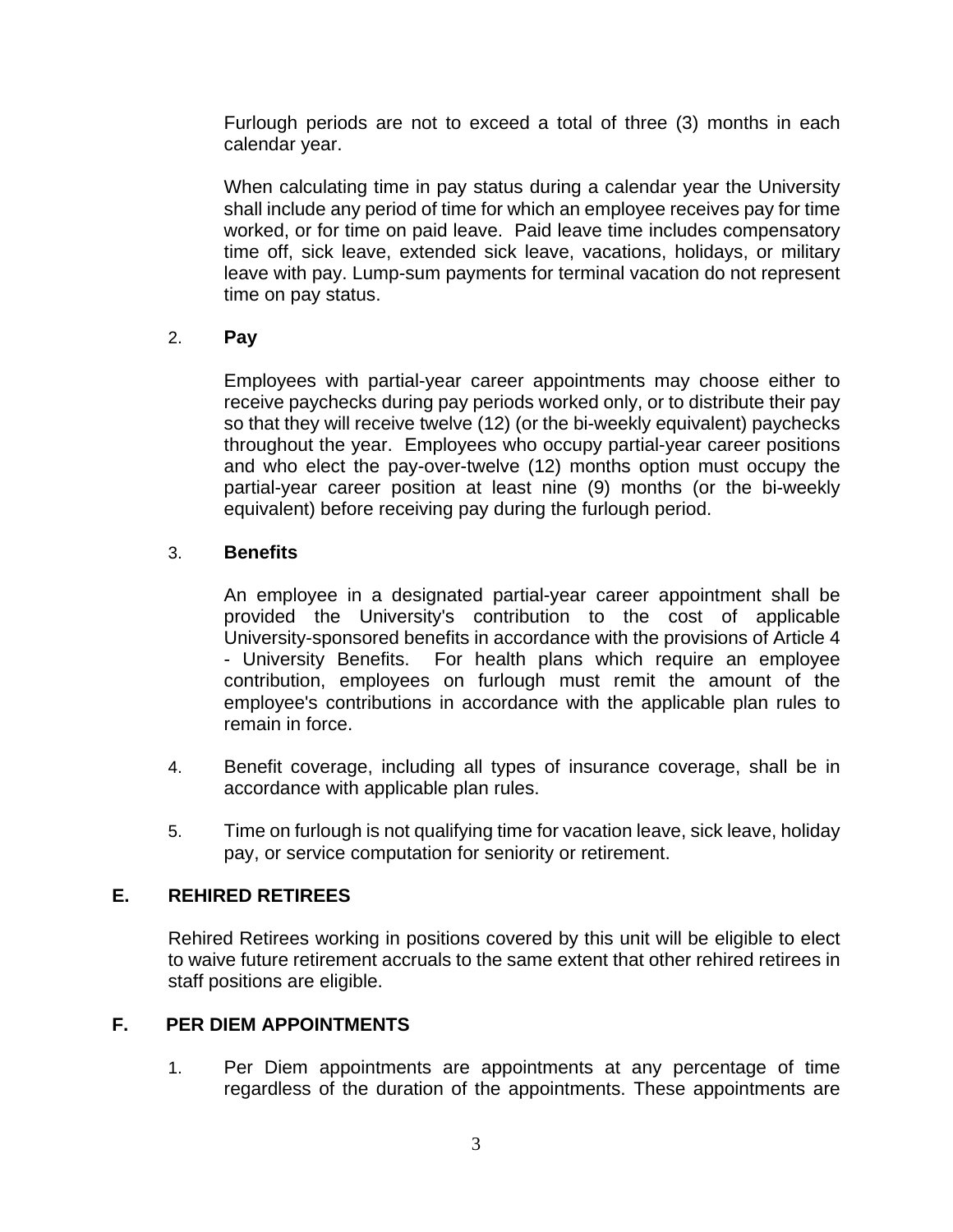established to complement career and limited appointments when necessary to maintain appropriate staffing of the University.

- 2. Employees who are in per diem title codes are covered by per diem salary rates, established at fifteen percent (15%) over the midpoint of the range.
- 3. Employees in per diem appointments may be disciplined, released or have their time reduced at the sole discretion of the University and without recourse to Article 10, Grievance Procedure or Article 3, Arbitration Procedure of this Agreement, except as set forth in Section G.4. of this Article.
- 4. Special Per Diem Rights

Per Diem employees who work on thousand (1,000) hours, exclusive of overtime and on-call hours, within a twelve (12) month period, and who provide the University with a commitment to work in the future at least 50% time, will be eligible for coverage by Article 7 – Corrective Action/Discipline and Dismissal and the related portions of Article 3 – Arbitration Procedure and Article 10 – Grievance Procedure. a. failure to comply with minimum scheduling requirements may result in release from employment at any time at the sole discretion of the University and without access to Article 10 – Grievance Procedure. b. In the event a Per Diem employee rescinds her/his fifty percent (50%) work commitment, or fails to work fifty percent (50%) time or one thousand (1,000) hours as scheduled within a twelve (12) month period, s/he waives her/his right to Articles 3 – Arbitration Procedure, 7 – Corrective Action/Discipline and Dismissal, and 10 – Grievance Procedure. 5. Use of Article 10 – Grievance Procedure, and Article 3 – Arbitration Procedure of this Agreement by employees in Per Diem positions is limited to alleged violations of the Wage, Overtime, and Work Rules provisions of the Agreement. G

### **G. LAWRENCE BERKELEY NATIONAL LABORATORY (LBNL)**

- 1. The definitions of career, limited, term and rehired retiree appointments that are currently in effect at the Laboratory shall remain in effect.
- 2. When a vacant position is designated as a term appointment, the Laboratory shall provide a notice to UPTE at least five (5) working days before the proposed date of posting. The notice to the union shall include the business reason(s) for the term appointment designation. Upon UPTE's request, the parties shall meet to discuss the union's concerns. If a meeting is requested during the notice period but cannot reasonably be scheduled prior to the proposed posting date, posting may be delayed up to two (2) weeks to allow time for such a meeting to occur.